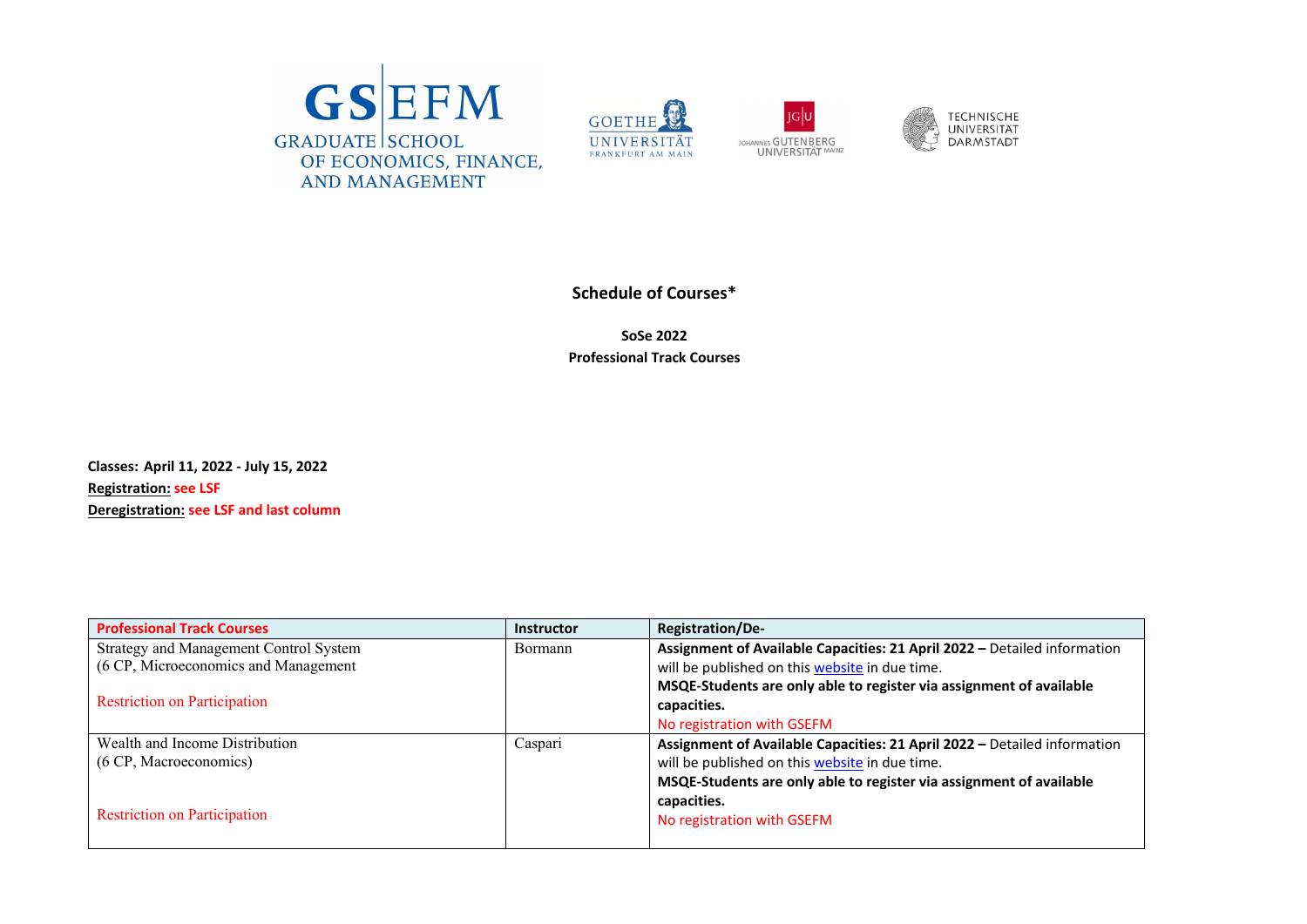| Data Science and Marketing Analytics                  | Dehmamy        | Assignment of Available Capacities: 21 April 2022 - Detailed information |
|-------------------------------------------------------|----------------|--------------------------------------------------------------------------|
| (6 CP, Marketing)                                     |                | will be published on this website in due time.                           |
|                                                       |                | MSQE-Students are only able to register via assignment of available      |
| <b>Restriction on Participation</b>                   |                | capacities.                                                              |
|                                                       |                | No registration with GSEFM                                               |
| The Winners and Losers from International Trade       | Dürnecker      | Exam Registration and Withdrawal                                         |
| (6 CP, Development and International Economics)       |                | April 7 - April 20                                                       |
| Banks and the Real Economy                            | Dursun-de Neef | Assignment of Available Capacities: 21 April 2022 - Detailed information |
| (6 CP, Finance)                                       |                | will be published on this website in due time.                           |
|                                                       |                | MSQE-Students are only able to register via assignment of available      |
|                                                       |                | capacities.                                                              |
| <b>Restriction on Participation</b>                   |                | No registration with GSEFM                                               |
| <b>International Macroeconomics</b>                   | Faia           | April 7-June 10                                                          |
| (6 CP, Macroeconomics)                                |                |                                                                          |
|                                                       |                | 1 week before exam                                                       |
| <b>Advanced Empirical Asset Pricing</b>               | Girardi        | April 7-June 10                                                          |
| $(6 CP)$ , Finance)                                   |                |                                                                          |
|                                                       |                | 1 week before exam                                                       |
| Asset and Liability Management in Insurance Companies | Gründl         | April 7-June 10                                                          |
| (6 CP, Finance)                                       |                |                                                                          |
|                                                       |                | 1 week before exam                                                       |
| <b>Banking and Regulation</b>                         | Haselmann      | April 7-June 10                                                          |
|                                                       |                |                                                                          |
| (6 CP, Finance)                                       |                |                                                                          |
|                                                       |                | 1 week before exam                                                       |
| <b>Consumer Behavior Research Methods</b>             | Hettich        | Assignment of Available Capacities: 21 April 2022 - Detailed information |
| (6 CP, Marketing)                                     |                | will be published on this website in due time.                           |
|                                                       |                | MSQE-Students are only able to register via assignment of available      |
| <b>Restriction on Participation</b>                   |                | capacities.                                                              |
|                                                       |                | No registration with GSEFM                                               |
| <b>Advanced Behavioral Finance</b>                    | Hillert        | April 7-June 10                                                          |
| (6 CP, Finance)                                       |                |                                                                          |
|                                                       |                | 1 week before exam                                                       |
| Banking Regulation and Supervision                    | Knöchlein      | Assignment of Available Capacities: 21 April 2022 - Detailed information |
| (6 CP, Finance)                                       |                | will be published on this website in due time.                           |
|                                                       |                | MSQE-Students are only able to register via assignment of available      |
|                                                       |                | capacities.                                                              |
| <b>Restriction on Participation</b>                   |                | No registration with GSEFM                                               |
| Design Thinking in Finance                            | Krahnen        | Assignment of Available Capacities: 21 April 2022 - Detailed information |
| (6 CP, Finance)                                       |                | will be published on this website in due time.                           |
|                                                       |                | MSQE-Students are only able to register via assignment of available      |
| <b>Restriction on Participation</b>                   |                | capacities.<br>No registration with GSEFM                                |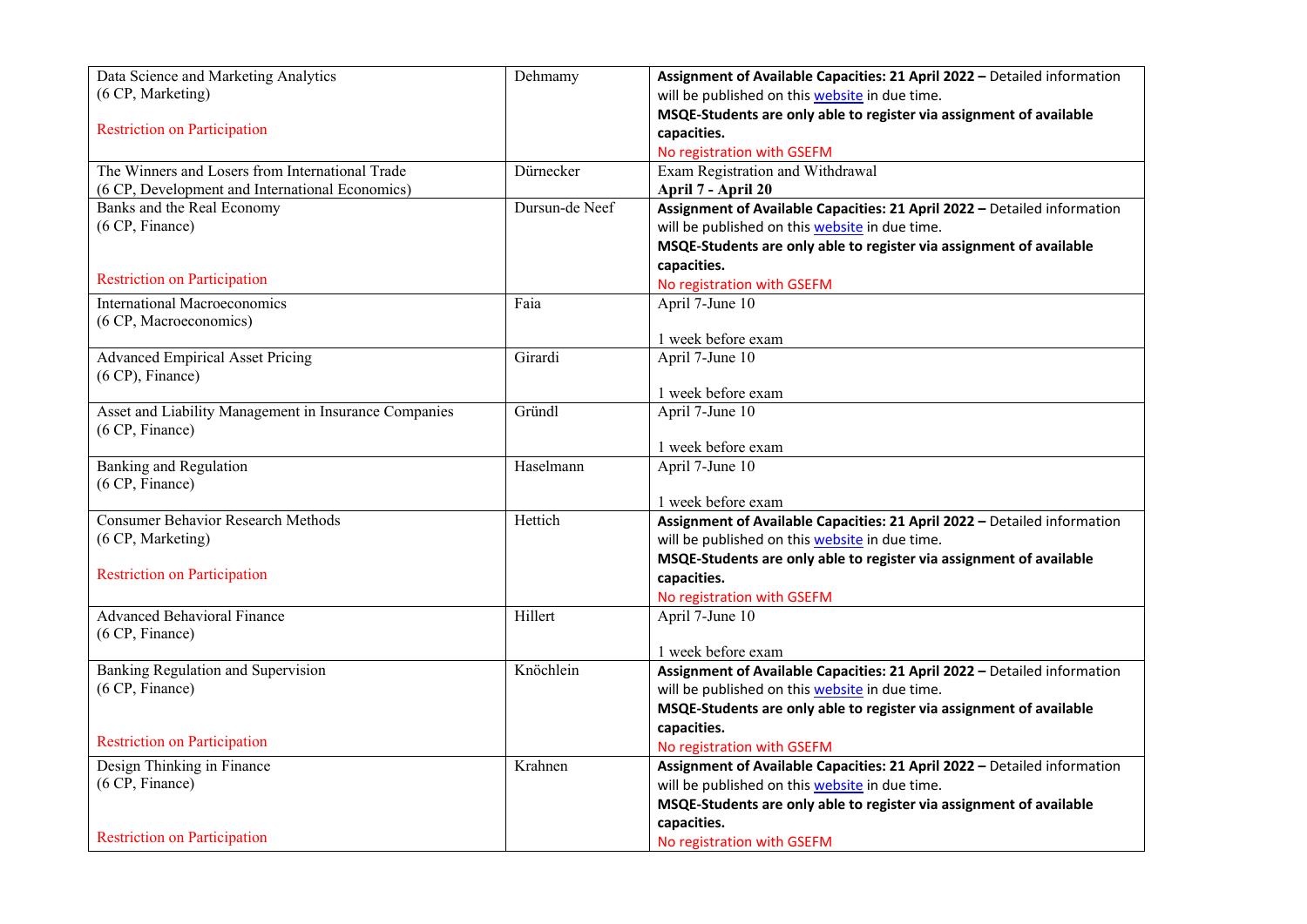| Banking in the New Normal $-\overline{Understanding}$ the Changes to | Lüders        | April 7-June 10                                                          |
|----------------------------------------------------------------------|---------------|--------------------------------------------------------------------------|
| Bank and Risk Management                                             |               |                                                                          |
| (6 CP, Microeconomics and Management, Finance)                       |               | 1 week before exam                                                       |
| Advanced Investment and Pension Finance                              | Maurer        | Assignment of Available Capacities: 21 April 2022 - Detailed information |
| (6 CP, Finance)                                                      |               | will be published on this website in due time.                           |
|                                                                      |               | MSQE-Students are only able to register via assignment of available      |
| <b>Restriction on Participation</b>                                  |               | capacities.                                                              |
|                                                                      |               | No registration with GSEFM                                               |
| Monetary Theory and Policy                                           | Meyer-Gohde   | April 7-June 10                                                          |
| (6 CP, Macroeconomics) MTPO                                          |               |                                                                          |
|                                                                      |               | 1 week before exam                                                       |
| Private Equity, Innovation, and Entrepreneurship                     | Momtaz        | Assignment of Available Capacities: 21 April 2022 - Detailed information |
| (6 CP, Finance)                                                      |               | will be published on this website in due time.                           |
|                                                                      |               | MSQE-Students are only able to register via assignment of available      |
|                                                                      |               | capacities.                                                              |
| <b>Restriction on Participation</b>                                  |               | No registration with GSEFM                                               |
| Economics of European Integration                                    | Pelkmans      | Assignment of Available Capacities: 21 April 2022 - Detailed information |
| (6 CP, Development and Inter-national Economics)                     |               | will be published on this website in due time.                           |
|                                                                      |               | MSQE-Students are only able to register via assignment of available      |
| <b>Restriction on Participation</b>                                  |               | capacities.                                                              |
|                                                                      |               |                                                                          |
| History of Economic Theory: 19th and 20th Century                    | Schefold      | No registration with GSEFM                                               |
| (6 CP, Macroeconomics, Microeconomics and Management)                |               | April 7-June 10                                                          |
| <b>HOET</b>                                                          |               | 1 week before exam                                                       |
| Topics in Advanced International Finance                             | Schmeling     | April 7-June 10                                                          |
| (6 CP, Finance) TAIF                                                 |               |                                                                          |
|                                                                      |               | 1 week before exam                                                       |
| Development Economics 2: Microeconomic Aspects of                    | Schündeln     | Exam Registration and Withdrawal                                         |
| Development                                                          |               | April 7 - April 20                                                       |
| (6 CP, Development and International Economics,                      |               |                                                                          |
| Microeconomics and Management) DEV 2                                 |               |                                                                          |
| Empirical Methods in Finance: Topics in Banking and Real             | Schüwer       | Assignment of Available Capacities: 21 April 2022 - Detailed information |
| Estate                                                               |               | will be published on this website in due time.                           |
| (6 CP, Finance) EMMF                                                 |               | MSQE-Students are only able to register via assignment of available      |
|                                                                      |               | capacities.                                                              |
| <b>Restriction on Participation</b>                                  |               |                                                                          |
|                                                                      |               | No registration with GSEFM                                               |
| <b>Advanced Management</b>                                           | Schwartzkopff | Assignment of Available Capacities: 21 April 2022 - Detailed information |
| (6 CP, Microeconomics and Management)                                |               | will be published on this website in due time.                           |
|                                                                      |               | MSQE-Students are only able to register via assignment of available      |
| <b>Restriction on Participation</b>                                  |               | capacities.                                                              |
|                                                                      |               | No registration with GSEFM                                               |
|                                                                      |               |                                                                          |